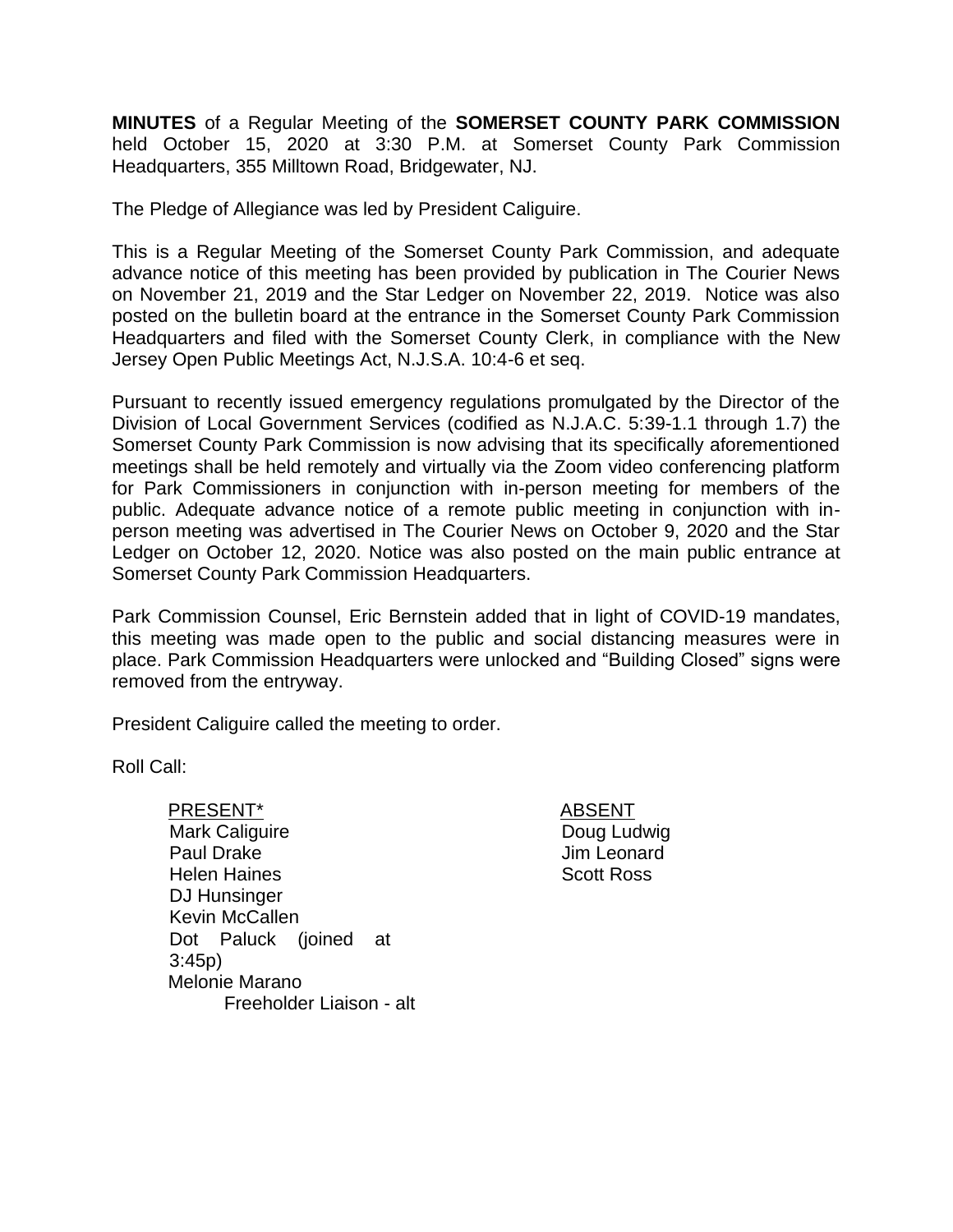Other staff members present were:

| Geoffrey Soriano, Secretary-Director                                         | Bob Ransone, Dep. Dir., Golf Ops. |
|------------------------------------------------------------------------------|-----------------------------------|
| Janine Erickson, Executive Assistant                                         | Cindie Sullivan, Asst. Director   |
| Pierce Frauenheim, Dep. Dir., Park Ops.* Dina Trunzo, Admin, Leisure & Comm. |                                   |
|                                                                              | <b>Svc</b>                        |

\*Participated via video conference. In light of the current COVID-19 mandates, Commissioners, Counsel, Public Relations, and Senior Management staff were asked to participate in this meeting remotely.

Also in attendance via video conference: Eric Bernstein, Legal Counsel and Rich Reitman, Public Relations.

| Members from the public in attendance: |                                       |
|----------------------------------------|---------------------------------------|
| Terry Heide, Gillette, NJ              | Robin Gehringer, Basking Ridge, NJ    |
| Nancy Williams, Basking Ridge, NJ      | Jean Stamey Whitmore, Meyersville, NJ |

#### **PRESENTATION OF SERVICE AWARDS**

Phillip Richard earned a service award for 25 years of service. The in-person presentation of service awards has been postponed at this time.

#### **OPEN MEETING FOR PUBLIC COMMENT**

Members from the public posed questions to the Commission based on comments made in a video by Deputy Freeholder Director and Park Commission Liaison, Sara Sooy regarding her thoughts to re-open Lord Stirling Stable in the fall 2021 and the creation of a committee to review the status of the Stable.

### **APPROVAL OF THE MINUTES**

President Caliguire called for the approval of the minutes of the regular meeting held on September 17, 2020. Moved by Commissioner Hunsinger; seconded by Commissioner Haines. YEAS: Commissioners Drake, Haines, Hunsinger, McCallen, and President Caliguire. NAYES: None. ABSENT: Commissioners Leonard, Ludwig, Paluck, and Ross.

#### **APPROVAL OF BILLS FOR PAYMENT**

A motion was moved by Commissioner Hunsinger; seconded by Commissioner Haines to amend the Bills for Payment to exclude Resolution R20-200 as presented and to approve Resolutions R20-201 through R20-210. YEAS: Commissioners Drake, Haines, Hunsinger, McCallen, and President Caliguire. NAYES: None. ABSENT: Commissioners Leonard, Ludwig, Paluck, and Ross.

### **Resolution R20-200 – Transfer of Capital Appropriations - VOIDED**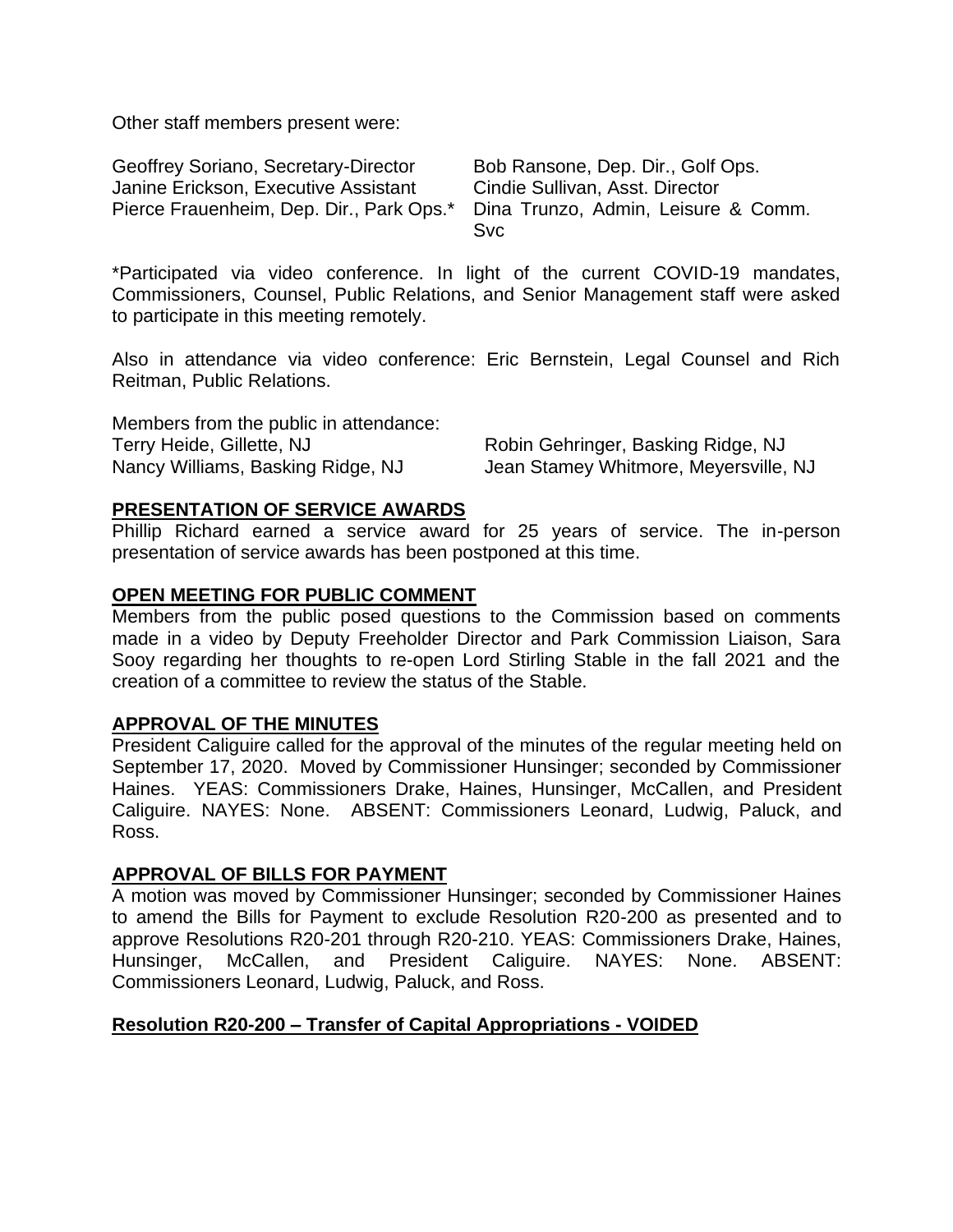# **Resolution R20-201 – Payment of Claims**

Resolution authorizes payment of claims in the amount of \$1,673,641.36 comprised of Claims in the amount of \$813,262.06, Other Expenses in the amount of \$76,716.60, and Salaries and Wages in the amount of \$783,662.70 for the period of September 16, 2020 through October 14, 2020.

## **Resolution R20-202 – Refund of Recreation Fees**

Resolution refunds recreation fees.

### **Resolution R20-203 – Payment of Confirming Orders**

Resolution authorizes the payment of confirming orders totaling \$1,758.97.

### **Resolution R20-204 – Authorizing Additional Funding for Previously Awarded Contracts (Leisure Services)**

Resolution authorizes additional funds for previously awarded contracts.

# **Resolution R20-205 – Authorizing Additional Funding for Previously Awarded Contracts (Golf)**

Resolution authorizes additional funds for previously awarded contracts.

#### **Resolution R20-206 – Authorizing Additional Funding for Previously Awarded Contracts (Administration)**

Resolution authorizes additional funds for previously awarded contracts.

# **Resolution R20-207 – Authorizing Additional Funding for Previously Awarded Contracts (Park Operations)**

Resolution authorizes additional funds for previously awarded contracts.

### **Resolution R20-208 – Amending and Cancelling Certification of Funds for Previously Awarded Contracts**

Resolution cancels and amends certification of funds for previously awarded contracts.

#### **Resolution R20-209 – Correcting Amending and Cancelling Resolution R20-209 for Incorrect Dollar Amount**

Resolution authorizes the correction of dollar amount listed for D&B Auto Supply from \$2,339.71 to \$2,114.75.

# **Resolution R20-210 – Amending Confirming Order Resolution R20-210 for Incorrect Account String**

Resolution amends the account string listed for Treasury Department, State of NJ from 31-201-20-851-214-720 to 31-201-20-851-214-243.

### **DIRECTOR'S REPORT**

Director Soriano submitted a report for the month of September 2020.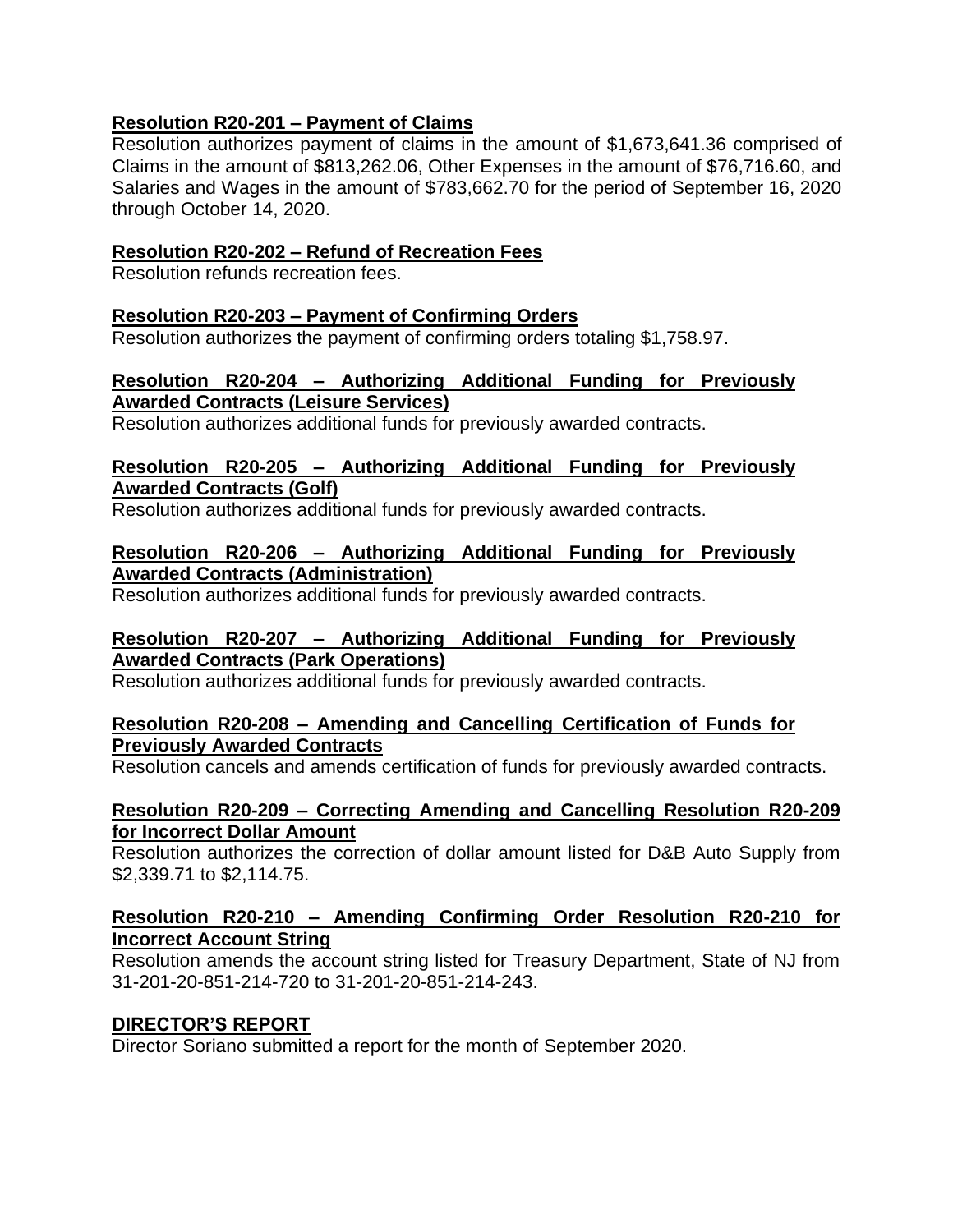# **COMMISSION CORRESPONDENCE**

- 1. Email received from county resident, Ron Monaco commending the conditions at Duke Island Park.
- 2. Email received from the Ferranti Family expressing appreciation for assistance received from Jason Bittner with regard to the installation of a Tribute Tree at Duke Island Park.
- 3. Letter sent from County Administrator, Michael Amorosa referencing a letter he received from Paul Grzella, Director of Greater Raritan Workforce Development Board commending the assistance of Dina Trunzo on the committee for the 2020 Somerset County Diversity Festival.
- 4. Email received from County resident, Lisa Deo concerning the future of Lord Stirling Stable.

# **CONSENT AGENDA**

# **RESOLUTIONS**

The following resolutions were moved by Commissioner Haines; seconded by Commissioner McCallen. YEAS: Commissioners Drake, Haines, Hunsinger, McCallen, and President Caliguire. NAYES: None. ABSENT: Commissioners Leonard, Ludwig, Paluck, and Ross.

#### **Resolution R20-211 – Authorizing Increase in Full-Time Employees' Salary for Fiscal Year 2020**

Resolution authorizes a 2% increase in Full-Time employees' salary for Fiscal Year 2020.

**Resolution R20-212 – Authorizing use of Educational Services Commission of NJ Contract for the Purchase of Grounds Equipment: Toro Groundmaster 360** Resolution authorizes purchase from Storr Tractor Company with cost not to exceed \$46,157.52.

**Resolution R20-213 – Authorizing use of Educational Services Commission of NJ Contract for the Purchase of Grounds Equipment: Toro Groundmaster 7200** Resolution authorizes purchase from Storr Tractor Company with cost not to exceed \$20,072.00.

**Resolution R20-214 – Authorizing use of Educational Services Commission of NJ Contract for the Purchase of Grounds Equipment: Toro Groundmaster 5900**

Resolution authorizes purchase from Storr Tractor Company with cost not to exceed \$98,864.00.

**Resolution R20-215 – Authorizing use of Educational Services Commission of NJ Contract for the Purchase of Grounds Equipment: Toro Groundmaster 4000D**

Resolution authorizes purchase from Storr Tractor Company with cost not to exceed \$67,435.20.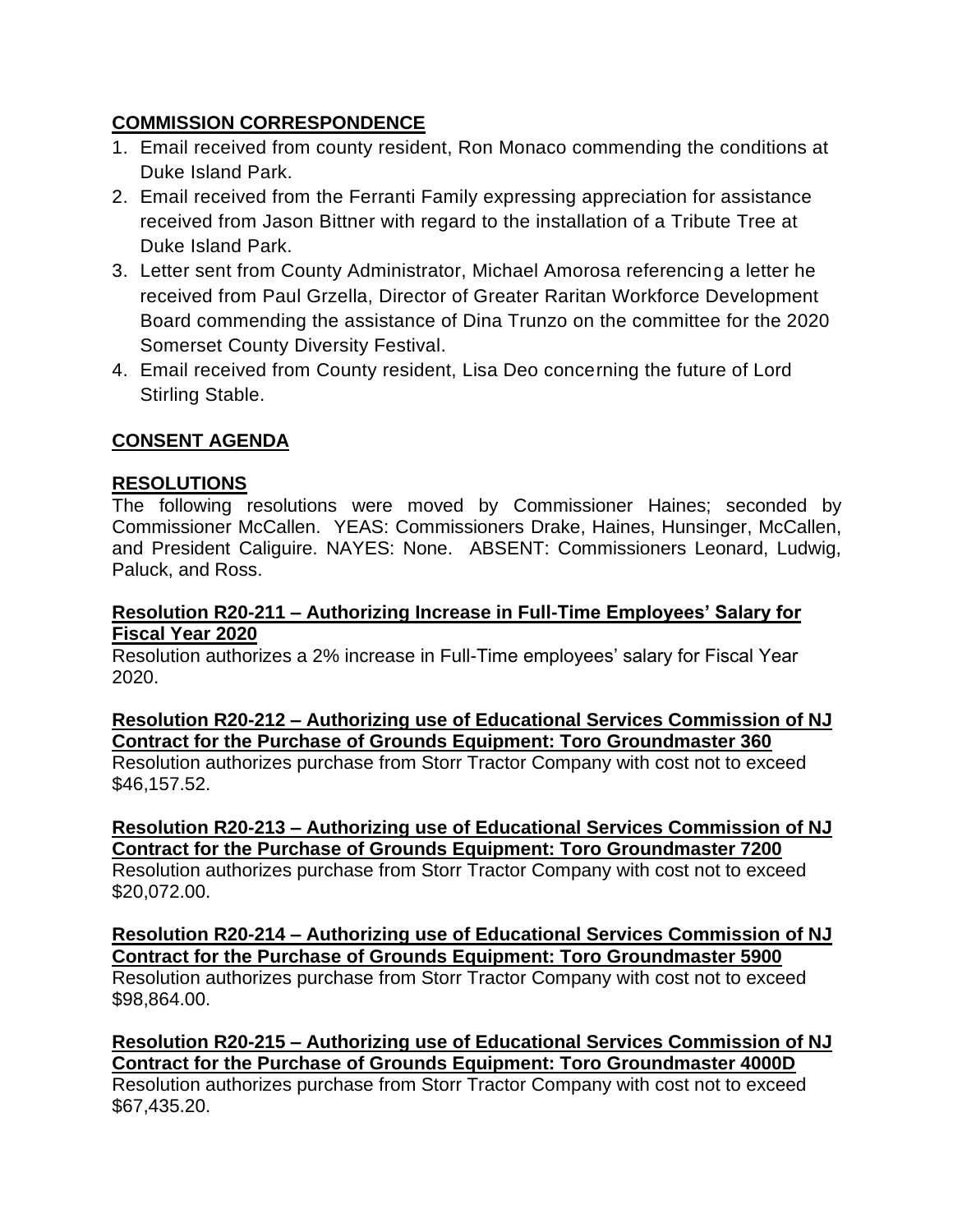# **Resolution R20-216 – Authorizing use of Educational Services Commission of NJ Contract for the Purchase of Grounds Equipment: Toro Hydraulic Aerator**

Resolution authorizes purchase from Storr Tractor Company with cost not to exceed \$3,568.24.

# **Resolution R20-217 – Authorizing use of Educational Services Commission of NJ Contract for the Purchase of Grounds Equipment: Billy Goat Brush Cutter**

Resolution authorizes purchase from Storr Tractor Company with cost not to exceed \$3,257.09.

### **Resolution R20-218 – Authorizing use of Educational Services Commission of NJ Contract for the Purchase of Grounds Equipment: Toro Commercial Pro Core 648 Turf Aerator**

Resolution authorizes purchase from Storr Tractor Company with cost not to exceed \$24,561.16.

# **Resolution R20-219 – Authorizing use of Educational Services Commission of NJ Contract for the Purchase of Grounds Equipment: Reelmaster 5010-H**

Resolution authorizes purchase from Storr Tractor Company with cost not to exceed \$63,454.47.

**Resolution R20-220 – Authorizing use of Educational Services Commission of NJ Contract for the Purchase of Grounds Equipment: Reelmaster 5010-H Crosstrax** Resolution authorizes purchase from Storr Tractor Company with cost not to exceed \$67,483.27.

# **Resolution R20-221 – Authorizing use of Educational Services Commission of NJ Contract for the Purchase of Grounds Equipment: Sand Pro 5040**

Resolution authorizes purchase from Storr Tractor Company with cost not to exceed \$25,994.93.

# **Resolution R20-222 – Authorizing use of Educational Services Commission of NJ Contract for the Purchase of Grounds Equipment: Sand Pro 2040Z**

Resolution authorizes purchase from Storr Tractor Company with cost not to exceed \$12,470.48.

### **Resolution R20-223 – Authorizing use of Educational Services Commission of NJ Contract for the Purchase of Grounds Equipment: John Deere Backhoe 485A and John Deere 2550 E-Cut Hybrid Triplex Mower**

Resolution authorizes purchase from Deere & Company with total cost not to exceed \$58,639.69.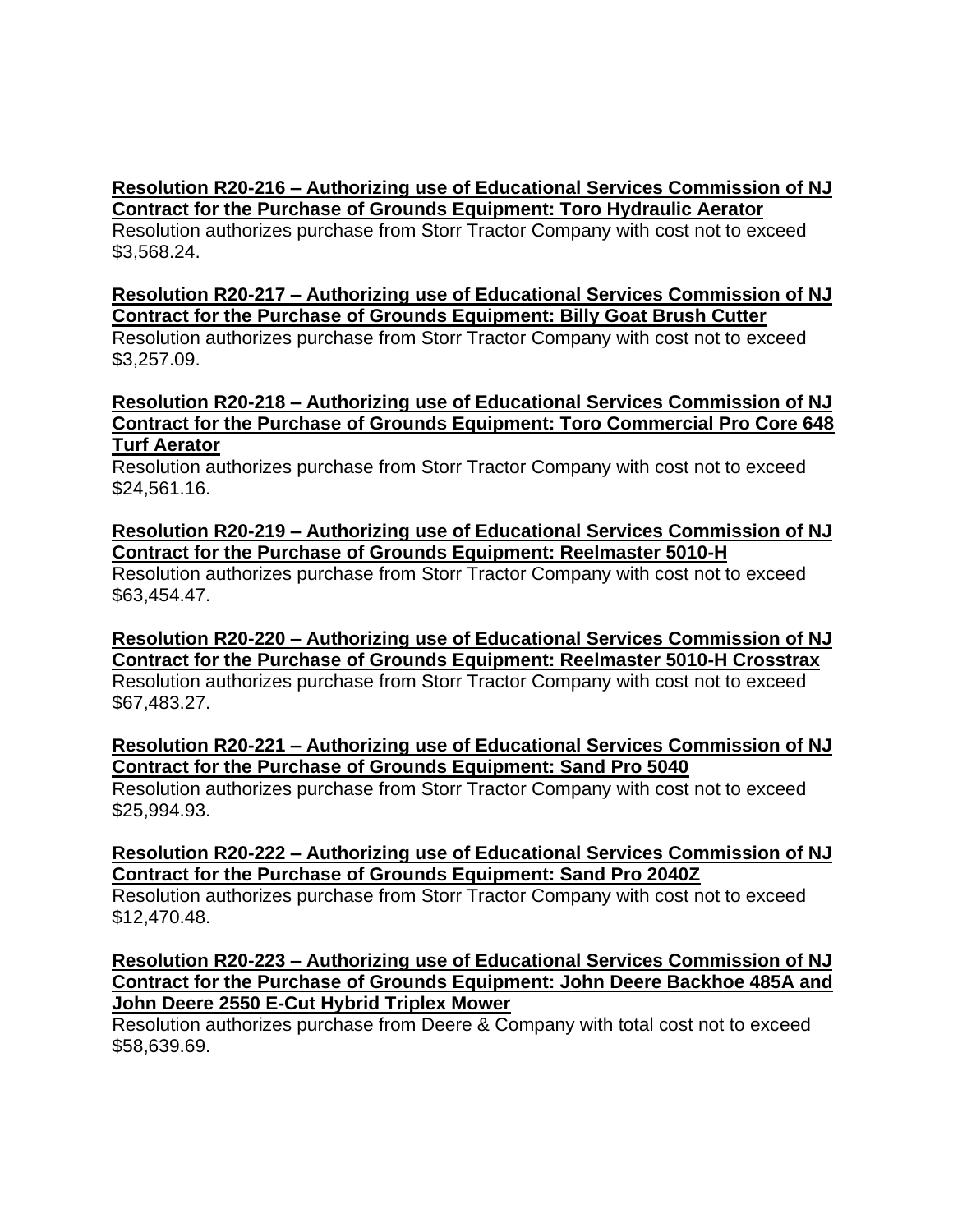#### **Resolution R20-224 – Authorizing use of Educational Services Commission of NJ Contract for the Purchase of Grounds Equipment: John Deere Gator XUV**

Resolution authorizes purchase from Deere & Company with total cost not to exceed \$69,831.57.

## **Resolution R20-225 – Authorizing use of Educational Services Commission of NJ Contract for the Purchase of Grounds Equipment: Kubota Utility Vehicle**

Resolution authorizes purchase from Cherry Valley Tractor Sales with cost not to exceed \$12,337.24.

#### **Resolution R20-226 – Authorizing use of Morris County Cooperative Contract for Purchase of Emergency Generator Service**

Resolution authorizes services from GenServe with costs not to exceed \$1,210.00.

### **Resolution R20-227 – Authorizing the Application for Concert Grant Funding**

Resolution authorizes the application for concert grant funding from the New Jersey State Council on the Arts as administered through the Somerset County Cultural and Heritage Commission.

### **Resolution R20-228 – Authorizing Sale of Surplus Personal Property**

Resolution authorizes the sale of surplus personal property.

## **Resolution R20-229 – Authorizing use of State Contract for Purchase of Radio Communication Equipment And Accessories**

Resolution authorizes purchases from Motorola Solutions with cost not to exceed \$889.20.

### **Resolution R20-230 – Awarding First Year of a Two-Year Contract for Tree Pruning and Removal Services**

Resolution awards contract to Predator Tree Service (primary) and Rich's Tree Service, Inc. (secondary) with costs not to exceed \$10,000.00.

#### **Resolution R20-231 – Authorizing use of State Contract for the Purchase of an Annual Maintenance Service Agreement for Cisco Firewall**

Resolution authorizes purchase of service through SHI with cost not to exceed \$1,375.96.

### **COMMITTEE REPORTS**

### **CFO's Report**

Commissioner Ross, Chair of the Committee, submitted a report for the month of September 2020.

Director Soriano stated that the combination of budget cuts, careful spending and the success of golf revenue has enabled him to authorize the issuance of pay raises for all full-time employees.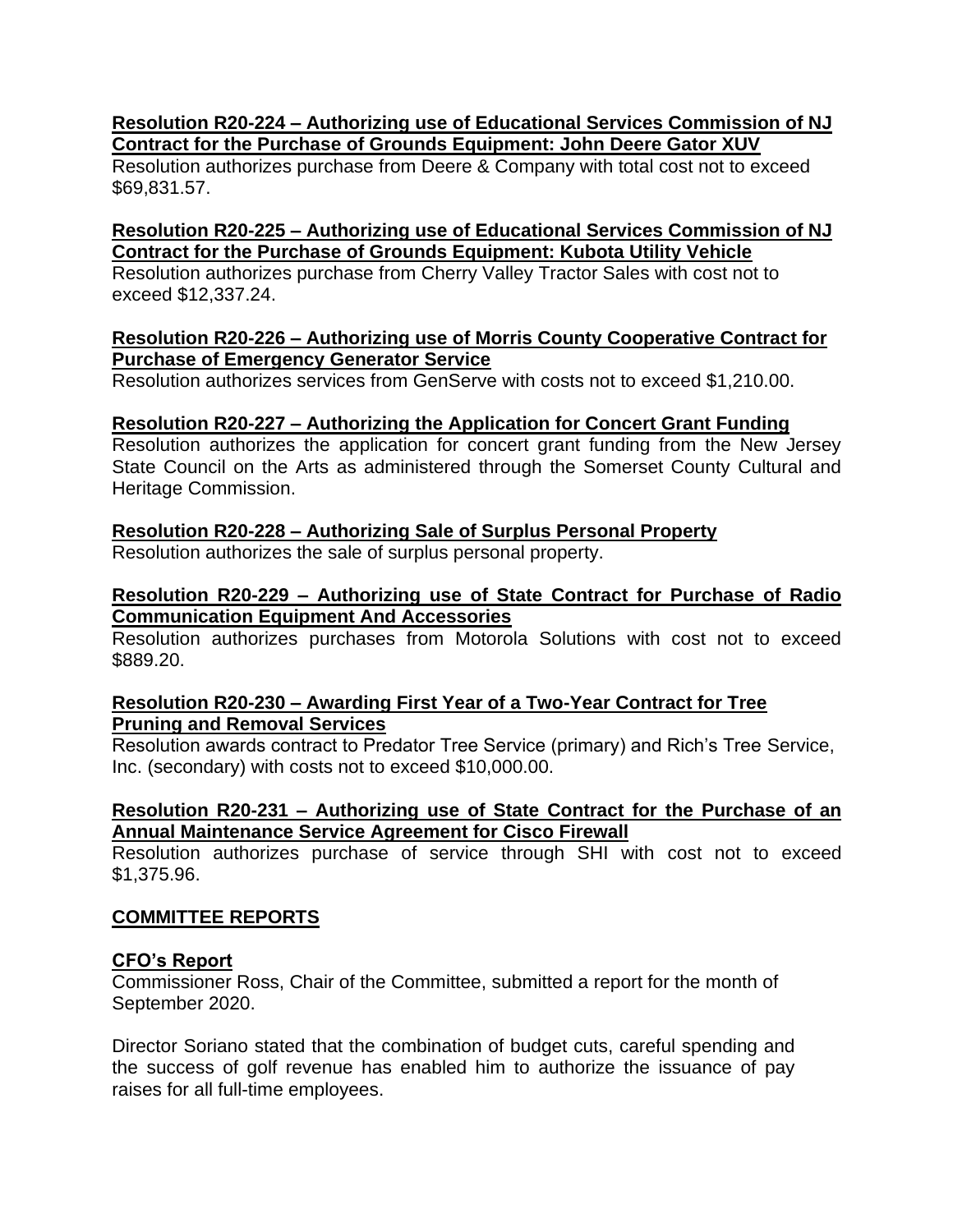### **HUMAN RESOURCES**

Commissioner Leonard, Chair of the Committee, submitted a report for the month of September 2020.

### **LEISURE SERVICES**

Commissioner Hunsinger, Chair of the Committee, submitted a report for the month of September 2020.

### **GOLF MANAGEMENT**

Commissioner Paluck, Chair of the Committee, submitted a report for the month of September 2020.

Bob Ransone, Deputy Director, Golf Management reported that golf play continues to exceed expectation due to mild weather. Bob will be meeting with Director Soriano, Park Commission CFO, Nick Trasente, and the Golf Committee to discuss this year's upcoming Black Friday Gift Card sales event.

### **INFORMATION MANAGEMENT**

Commissioner McCallen, Chair of the Committee, submitted a report for the month of September 2020.

#### **VISITOR SERVICES**

Commissioner Ross, Chair of the Committee, submitted a report for the month of September 2020.

### **PROPERTY MANAGEMENT**

There was no report for September 2020.

### **PLANNING AND LAND ACQUISITION**

Commissioner Haines, Chair of the Committee, submitted a report for September 2020.

### **CAPITAL FACILIITES – CONSTRUCTION and ENGINEERING**

Commissioner McCallen, Chair of the Committee, submitted a report for September 2020.

### **PARK MAINTENANCE & HORTICULTURE**

Commissioner Hunsinger, Chair of the Committee, submitted a report for September 2020.

Pierce Frauenheim, Deputy Director, Park Operations, reported that staff will be winterizing facilities and Colonial Park staff will be undertaking the planting of more than 200,000 flower bulbs in the perennial garden in the coming weeks.

### **AUDIT COMMITTEE**

The 2019 Audit has not yet been received.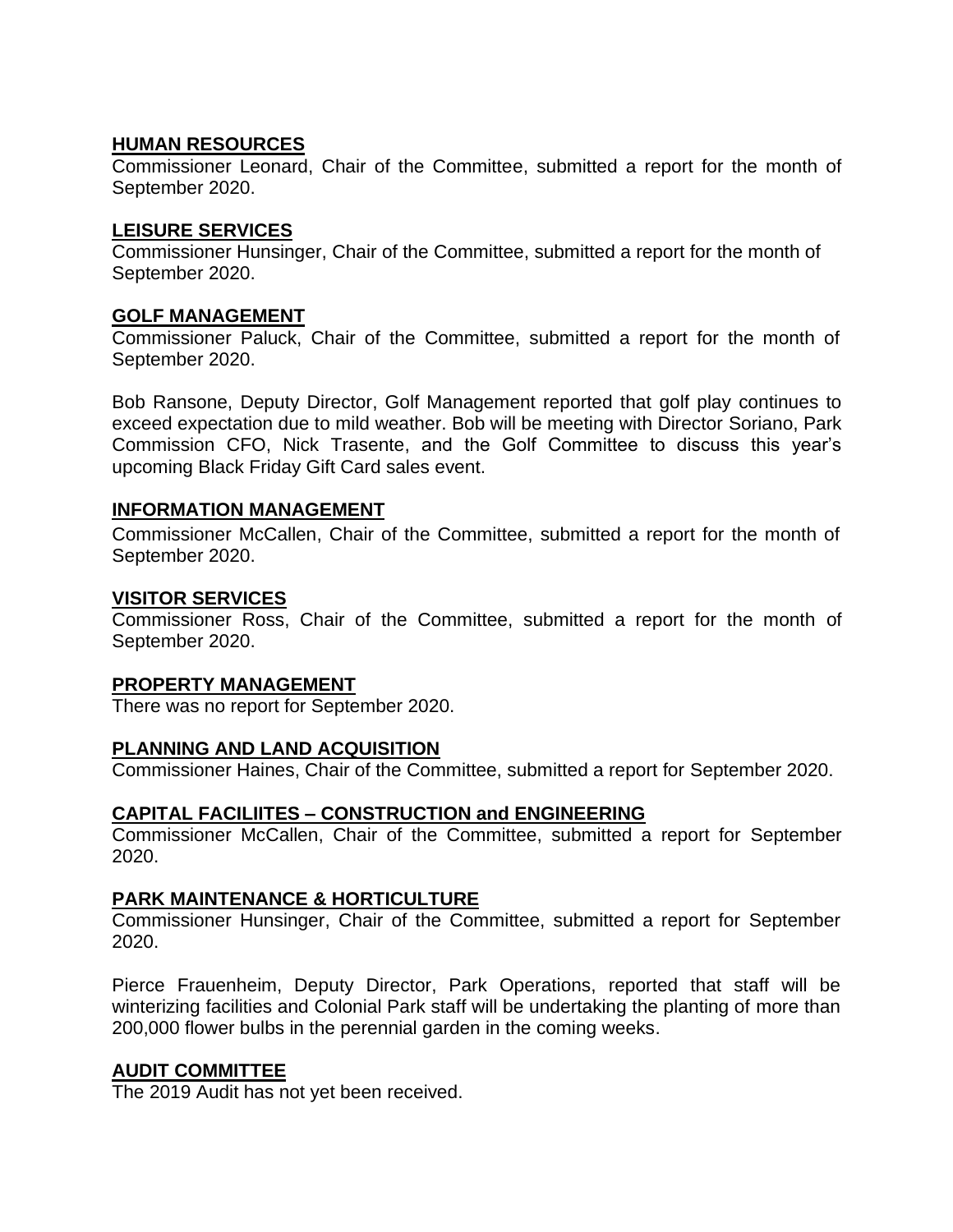# **FREEHOLDERS REPORT**

Freeholder Marano thanked the commission for the invite to the Park Foundation's Pro/Celebrity Golf Outing 50/50 Drawing event. Freeholder Marano went on to state that the County is beginning preparations for the 2021 budget in an attempt to work with the uncertainty that COVID-19 presents. The County is requiring Commissioners with a term of service that will expire this year to upload a Letter of Interest along with a current resume to the County's Boards and Commissions webpage should they seek reappointment.

### **OLD BUSINESS**

There was no old business for discussion.

### **NEW BUSINESS**

Director Soriano stated that he was in receipt of a request for a political rally by candidate Rep. Tom Malinowski at one of the park facilities. Director Soriano stated that such an event would require a special permit authorized by the Commissioners and wanted to bring to their attention. President Caliguire suggested adding this information to the website where information regarding special permits is posted.

A request to close a portion of the Greenway Trail for a period of 14 days was made by Somerset County Sewage Authority to allow for the cleaning of a siphon by a contractor. Concerned with closing the trail to visitors for an extended period of time, Director Soriano requested that the sewage authority consult with the contractor to develop a plan to allow the contractor to perform their work without closing off the section of the Greenway Trail. Director Soriano has not received a response from the sewage authority at this time.

### **EXECUTIVE SESSION**

### **Resolution R20-232 – Adjourning into Closed Session**

Resolution adjourning into closed session at 4:15 p.m. in accordance with the Sunshine Law, Chapter 321, P.L. 1975 (N.J.S.A. 10:4-6, et seq.) to discuss the investigation of the sale of the horses at Lord Stirling Stable. MOVED BY: Commissioner Haines; seconded by: Commissioner McCallen. YEAS: Commissioners Drake, Haines, Hunsinger, McCallen, Paluck, and President Caliguire. NAYES: None. ABSENT: Commissioners Leonard, Ludwig, and Ross.

A motion to end Closed Session at 4:50 P.M. was made by President Caliguire; seconded by Commissioner Hunsinger. YEAS: Commissioners Drake, Haines, Hunsinger, McCallen, Paluck, and President Caliguire. NAYES: None. ABSENT: Commissioners Leonard, Ludwig, and Ross.

Upon the completion of the Closed Session, Counselor Bernstein stated that a letter detailing action steps that will be undertaken by the Park Commission be sent to County